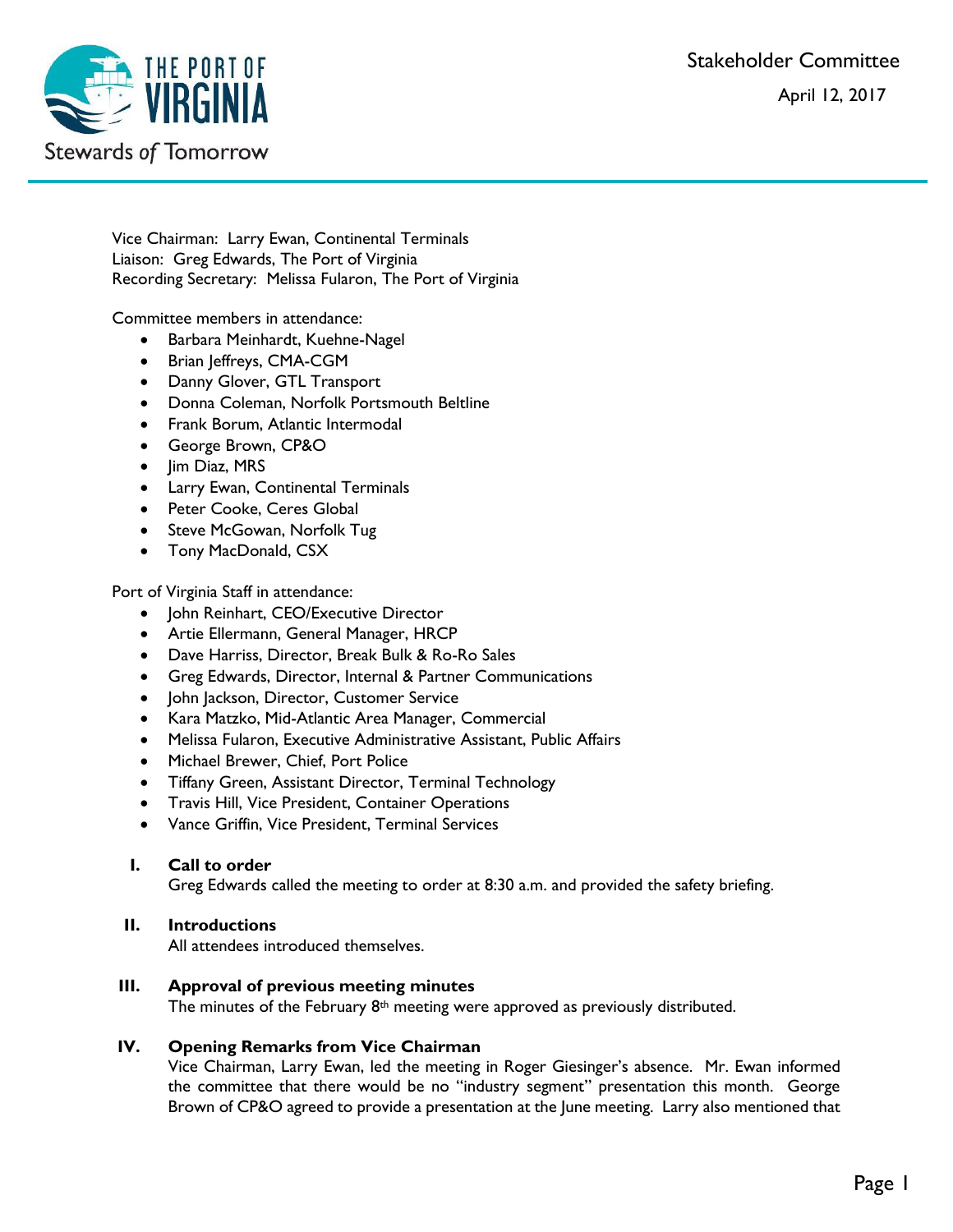Melinda Dollar-Bank would be the new representative serving on the Stakeholder Committee from the Columbia Group. He recognized the hard working efforts of our ILA colleagues and their commitment to our port as we prepare to welcome the COSCO Development on May  $8<sup>th</sup>$ . At the most recent VMA breakfast, Matt Mulherin of Newport News Shipbuilding provided a presentation. The POV may want to consider adding NN Shipbuilding as a representative on the Stakeholder Committee.

### **V. Port of Virginia Updates**

a) Commercial:

**Dave Harriss, Director, Break Bulk & Ro-Ro Sales**: Dave provided an overview of port statistics for fiscal year to date, Europe carrier visits, and the TPM Conference. John Reinhart also mentioned that while at the TPM Conference, The Port of Virginia was a hot topic due to the filing with the FMC of the East Coast Gateway Terminal Agreement with the Georgia Ports Authority. The agreement was approved by the FMC on Friday, April 7<sup>th</sup> and went into effect on Monday, April  $10<sup>th</sup>$ . The agreement has received a lot of media attention and will be beneficial in sharing best practices.

It was suggested by Larry Ewan that the port provide a presentation regarding the FMC filing and what it means for our business. Mr. Reinhart agreed that someone from the POV would do so at the next committee meeting.

The COSCO Development will be calling VIG on May  $8<sup>th</sup>$ . This service is a first in call for the POV. Mr. Reinhart informed members of the committee that they would receive an invitation to a harbor cruise on the afternoon of the  $8<sup>th</sup>$  to see the ship up close and personal.

### b) Operations:

**Vance Griffin, Vice President, Terminal Services**: The traditional turn times at NIT have been better than industry standards with the expanded turn times trending down as well (see attached slides). The port continues to move forward with the optimization projects and make use of the space at other terminals to mitigate any disruptions to service.

Vance also provided an update on the expanded gate hours at VIG. The port was very encouraged by the overall affect the expanded gate hours had in bringing down turn times at VIG (see attached slides). We will continue to maintain those hours and advocate for better use of those expanded gate hours.

The turn times at PMT are much better than the industry standard. We will see business at PMT ramp up as the NIT/VIG projects get further underway to distribute and balance the volumes. A request came out of the most recent Motor Carrier Committee in regards to additional gate hours at PMT. The operations team is looking into this request and will communicate that information out to the trade. Vance also thanked the MCC for their feedback and involvement in many initiatives that have been implemented at the terminals.

The port is working with our shipline partners to evacuate empties. We currently have 23,000 empties in the port across all facilities.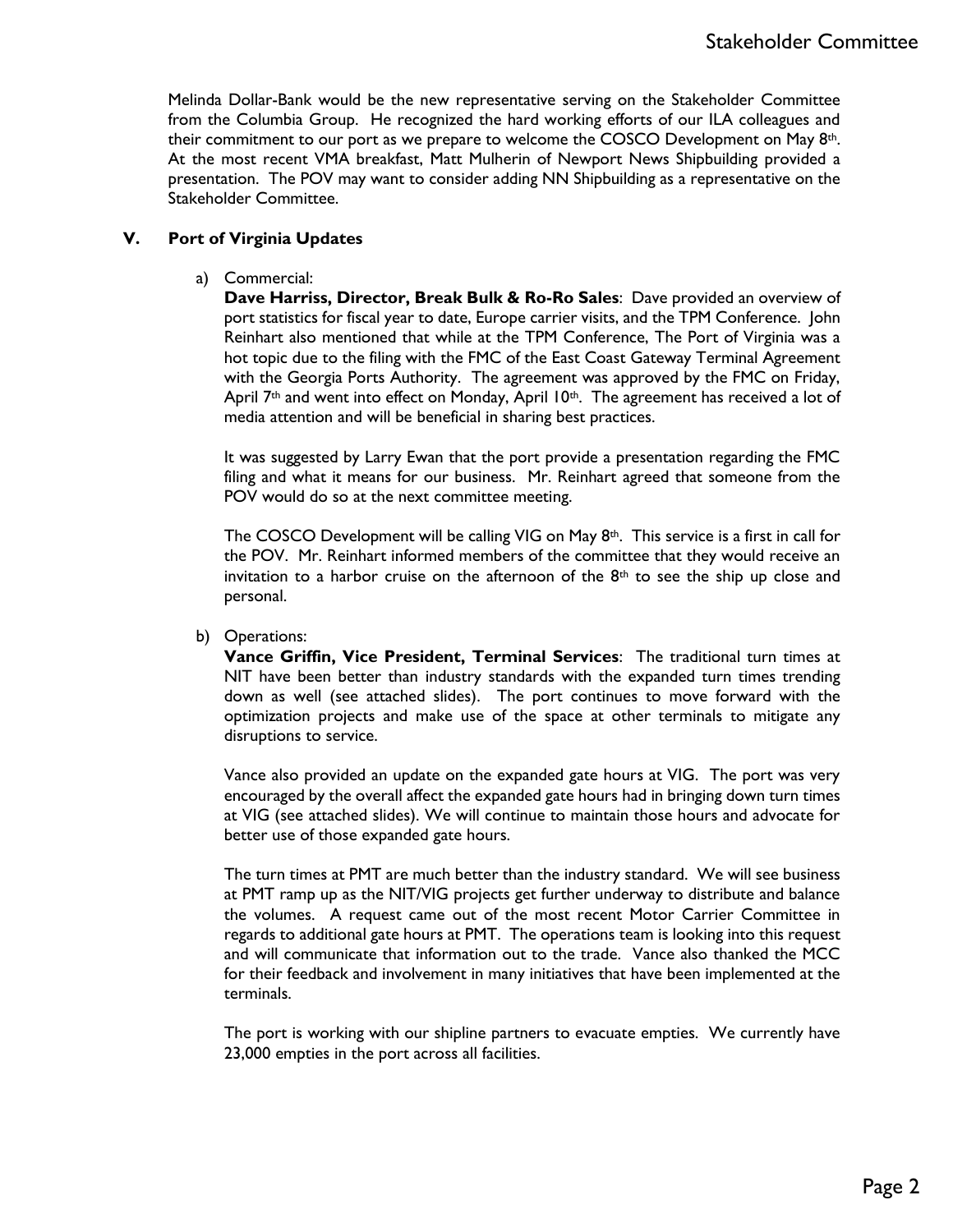Travis Hill commented on the service realignments due to the NIT/VIG projects. All of the 2M services will be at VIG with one or two smaller services at PMT. The Ocean Alliance Far East services will also be at VIG. All of The Alliance services will call NIT with one or two Ocean Alliance services at NIT as well. It is very likely that all of the alliances will have smaller services calling PMT.

**Artie Ellermann, General Manager, HRCP**: The chassis pool utilization is around 81%. The month of April is up 17% compared to the same time last year. At the last meeting, Artie talked about the upgrades to the chassis fleet. The numbers from our leasing company should be in by the end of the month and the analysis will begin to determine the path forward. We are encouraging our chassis supplier to outfit all chassis with radial tires for better performance.

#### c) PRO-PASS Update / NIT/VIG Projects:

**Tiffany Green, Assistant Director, Terminal Technology**: Tiffany provided a presentation on the new PRO-PASS system and an update on the NIT/VIG projects (see attached presentation). The technology is moving from a "passive RFID tag" to an active RFID tag using the Wherenet hardware. It will be important for drivers to have these new RFID tags if they plan to utilize the NIT North Gate as the Wherenet technology will be active upon opening at the end of June 2017. In addition, placement of the RFID tags on the driver's truck is equally important. Placement of the RFID tag on the driver's side mirror has provided the best results and accuracy. At NIT, all four portals in and out at the South Gate and all 16 gate lanes have been equipped with this new technology. The technology has been installed at the North Gate at NIT in all 26 lanes and six portals with testing is still underway. At VIG, the inbound portal has been outfitted with the Wherenet software and the team is working on the remaining gate process.

The PRO-PASS site will be the overall website for the motor carrier community. The motor carriers will be able to manage their truck fleet, sign up and purchase the RFID tags, and account management. When the site is completed, BCO's and brokers will also be able to utilize the site and receive information regarding their containers.

The total cost of the RFID tag is \$103.00. The cost to the motor carrier will be \$25.00 which takes care of the tag management and the shipping. The port will discount the cost until July 1st 2017.

Vice Chairman Ewan requested that the Stakeholder Committee and the Motor Carrier Committee share committee meeting minutes via e-mail. It was agreed that moving forward each committee would work together to share meeting minutes for awareness of topics and issues discussed.

In terms of project updates, at VIG we are working on clearing out the land to build the first set of new stacks and setting down fill material for these areas as well. Work is also beginning on the wharf extension on the water side. Contractors had to relocate some of the electric conduit at the rail yard which was important as it services some of the lights and cameras on the facility.

Following Tiffany's remarks, a video animation was shown to the committee regarding the NIT optimization project.